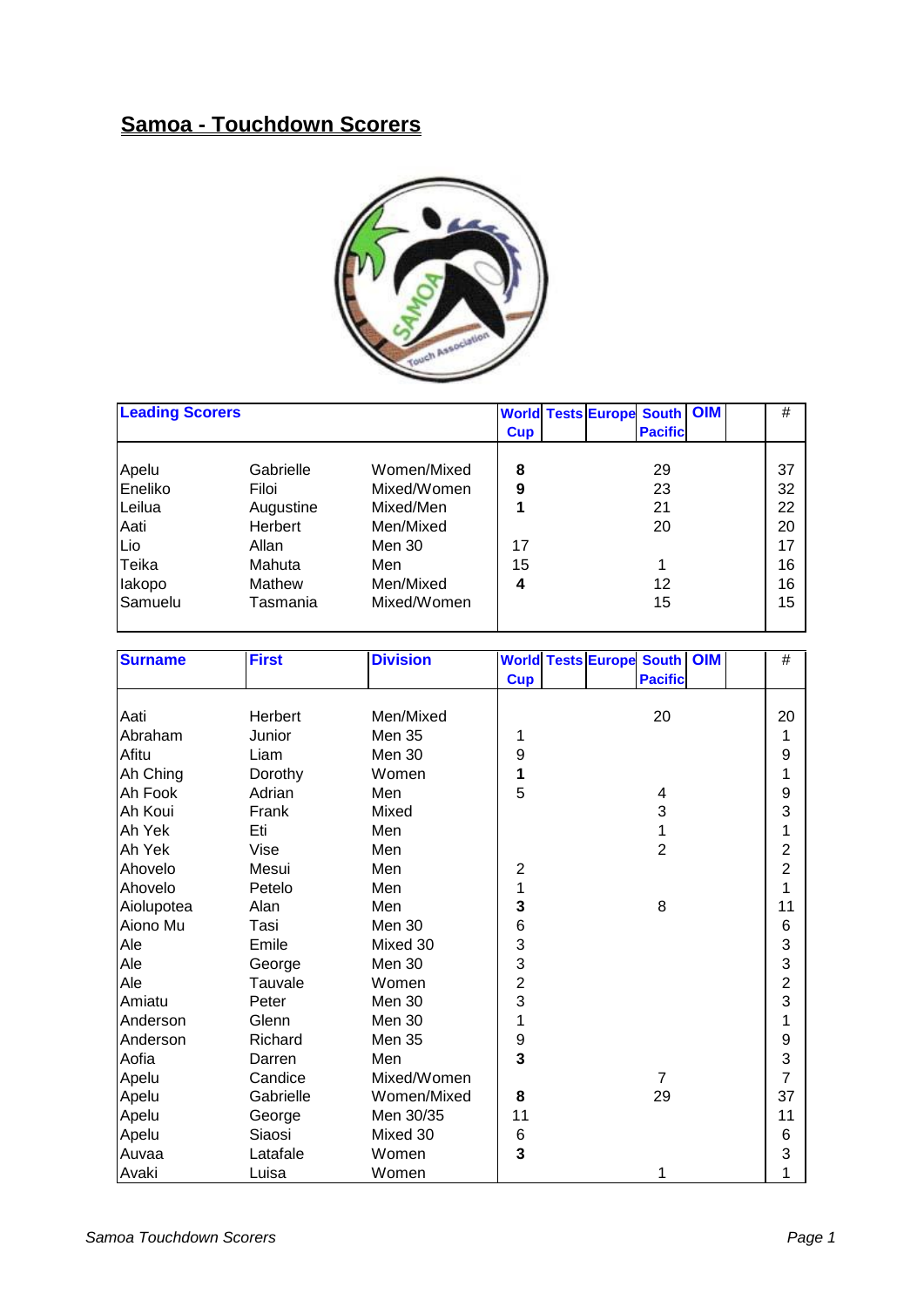| <b>Surname</b> | <b>First</b> | <b>Division</b> |                         |  | <b>World Tests Europe South OIM</b> |  | $\#$                     |  |
|----------------|--------------|-----------------|-------------------------|--|-------------------------------------|--|--------------------------|--|
|                |              |                 | <b>Cup</b>              |  | <b>Pacific</b>                      |  |                          |  |
| Betham         | Kuripitone   | Men             |                         |  | 5                                   |  | 5                        |  |
| Betham         | Tone         | Men             |                         |  | $\overline{2}$                      |  | $\overline{2}$           |  |
| <b>Boyce</b>   | James        | <b>Men 35</b>   | 3                       |  |                                     |  | 3                        |  |
| <b>Brown</b>   | Shane        | Men 30          | 1                       |  |                                     |  | 1                        |  |
| <b>Bunce</b>   | Sifa         | Mixed 30        | $\overline{\mathbf{c}}$ |  |                                     |  | $\overline{c}$           |  |
| <b>Burich</b>  | Shelley      | Mixed 30        | 3                       |  |                                     |  | 3                        |  |
| Chan Ting      | Desmond      | Men             |                         |  | 3                                   |  | 3                        |  |
| Chan Ting      | Erika        | Mixed           |                         |  | 1                                   |  | 1                        |  |
| Clarke         | Lita         | Mixed           |                         |  | 1                                   |  | 1                        |  |
| Cole           | Jessica      | Women           | 10                      |  |                                     |  | 10                       |  |
| Cordtz         | Tasipale     | Mixed           | 5                       |  |                                     |  | 5                        |  |
| Couper         | Eddie        | Men 30          |                         |  | 1                                   |  | 1                        |  |
| Cuff           | Paul         | Men 35          | 4                       |  |                                     |  | 4                        |  |
| Edwards        | Robert       | Men 30          | 3                       |  |                                     |  | 3                        |  |
| Elisaia        | Alana        | Mixed           | $\overline{\mathbf{4}}$ |  |                                     |  | 4                        |  |
| Elisara        | Andrew       | Men             | $\overline{\mathbf{2}}$ |  |                                     |  | $\overline{2}$           |  |
| Elisara        | James        | Men/Men 30      | 10                      |  |                                     |  | 10                       |  |
| Elisara        | Tiui         | Men/Mixed       |                         |  | $\overline{7}$                      |  | $\overline{7}$           |  |
| Eneliko        | Filoi        | Mixed/Women     | 9                       |  | 23                                  |  | 32                       |  |
|                | Henselite    | Men             |                         |  | $\ensuremath{\mathsf{3}}$           |  | 3                        |  |
| Epa            | Tele         | Men             |                         |  | $\overline{2}$                      |  | $\overline{c}$           |  |
| Ese            | Talo         | Men30/Mix30     | $\overline{2}$          |  |                                     |  | $\overline{2}$           |  |
| Esera          |              |                 |                         |  |                                     |  | $\mathbf 1$              |  |
| Estall         | Paul         | Men 30          | 1                       |  |                                     |  |                          |  |
| Faaiuaso       | Lepailetai   | Women/Mixed     | 1                       |  | 6<br>3                              |  | $\overline{7}$           |  |
| Faaiuaso       | Lerissa      | Women           |                         |  |                                     |  | 3                        |  |
| Faaiuaso       | Rowena       | Women           | 1                       |  |                                     |  | 1                        |  |
| Faalafi        | Zondervan    | Men             |                         |  | 4                                   |  | 4                        |  |
| Faamatau       | Eli          | Men 30          | 1                       |  |                                     |  | 1                        |  |
| Fa'amausili    | Max          | Men             | 1                       |  |                                     |  | 1                        |  |
| Faammausili    | Samasoni     | Mixed/Men 30    | 7                       |  |                                     |  | $\overline{7}$           |  |
| Faasee         | <b>Billy</b> | Men 35          | 1                       |  |                                     |  | 1                        |  |
| Fagasau        | Paul         | Mixed/Men       |                         |  | 13                                  |  | 13                       |  |
| Faifua         | Michael      | Men 30          | $\overline{\mathbf{c}}$ |  |                                     |  | $\overline{\mathbf{c}}$  |  |
| Faifua         | Sonny        | Men 35          | $\overline{2}$          |  |                                     |  | $\overline{c}$           |  |
| Fale           | Misilei      | Men 35          | 4                       |  |                                     |  | $\overline{\mathcal{A}}$ |  |
| Faleauto       | Lincoln      | Men             | 6                       |  |                                     |  | 6                        |  |
| Faletanoa'i    | Perenisc     | Men 30          | $\overline{\mathbf{4}}$ |  |                                     |  | 4                        |  |
| Fa'mausili     | Sa           | Mixed           |                         |  | 1                                   |  | 1                        |  |
| Fanene         | Rocky        | <b>Men 35</b>   | 1                       |  |                                     |  | 1                        |  |
| Fata           | Olly         | Men 30          | 1                       |  |                                     |  | 1                        |  |
| Faumuina       | Ve'a         | Mixed           | 1                       |  |                                     |  | 1                        |  |
| Fereti         | Fred         | Men 30          | $\overline{2}$          |  |                                     |  | $\overline{2}$           |  |
| Fereti         | Lincoln      | Men             |                         |  | 5                                   |  | 5                        |  |
| Filimaua       | Joseph       | Men 30          | 4                       |  |                                     |  | 4                        |  |
| Fisher         | Ivan         | Men             |                         |  | 1                                   |  | 1                        |  |
| Fiu            | Junior       | Men 30          | 6                       |  |                                     |  | 6                        |  |
| Fong           | David        | Men/Mixed       |                         |  | 4                                   |  | 4                        |  |
| Fuamatu        | Fila         | Women/Mixed     |                         |  | $\overline{7}$                      |  | $\overline{7}$           |  |
| Fuiava         | Anna         | Mixed 30        | 3                       |  |                                     |  | 3                        |  |
| Gautusa        | Sapati       | Mixed           | 5                       |  |                                     |  | 5                        |  |
| George         | Temepara     | Women           | 6                       |  |                                     |  | 6                        |  |
| Greenfield     | Desmond      | Men 30          | 8                       |  |                                     |  | 8                        |  |
| Hansell        | Lepaitai     | Women           |                         |  | 3                                   |  | 3                        |  |
| Hardie-Wendt   | Kenneth      | Mixed           | 5                       |  | 4                                   |  | 9                        |  |
| Hazelman       | Gregory      | Men             | $\overline{\mathbf{3}}$ |  |                                     |  | 3                        |  |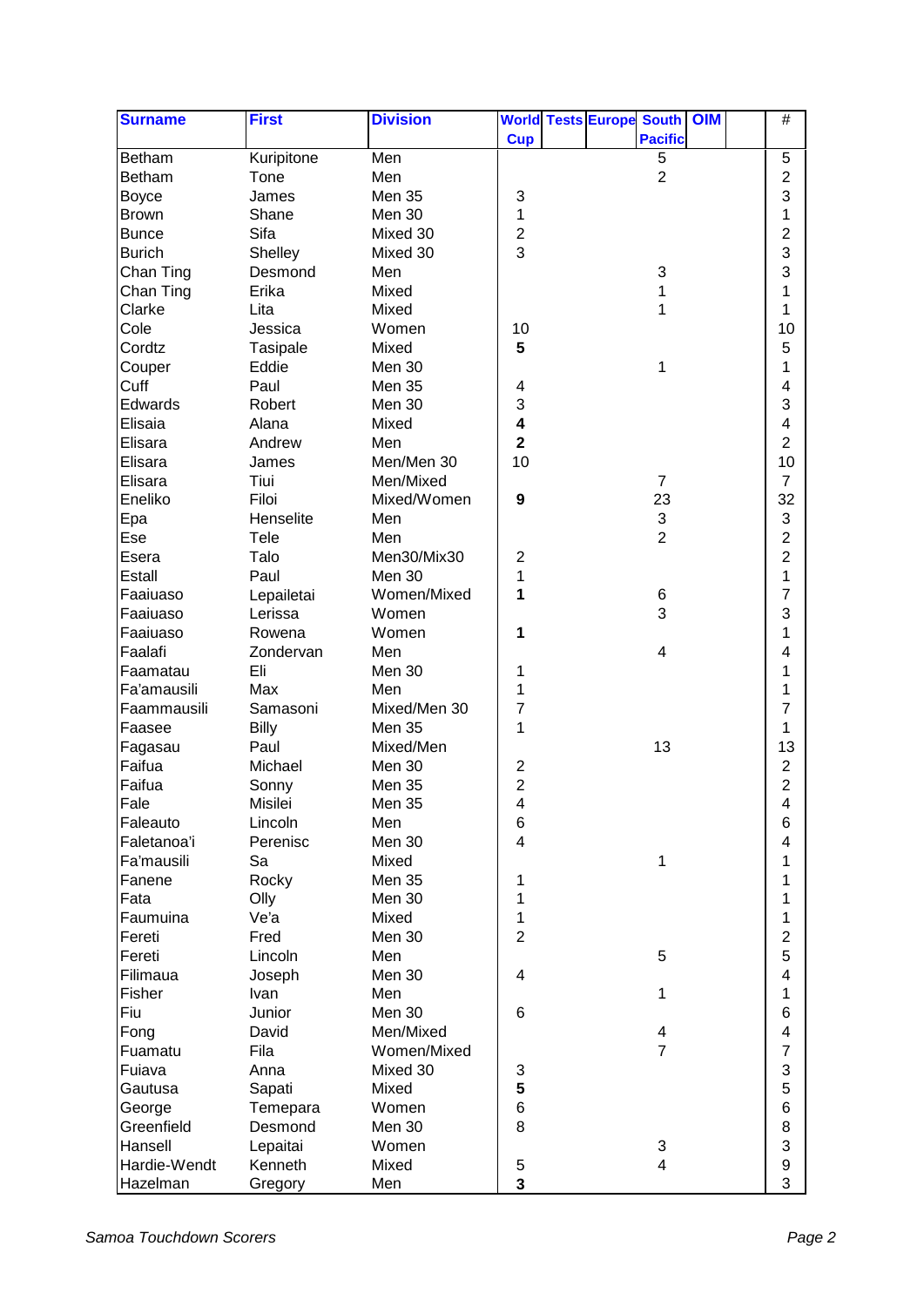| <b>Surname</b> | <b>First</b>   | <b>Division</b> |                         |  | <b>World Tests Europe South OIM</b> |  | $\#$             |  |
|----------------|----------------|-----------------|-------------------------|--|-------------------------------------|--|------------------|--|
|                |                |                 | <b>Cup</b>              |  | <b>Pacific</b>                      |  |                  |  |
| Hazelman       | Peter          | Men             | 6                       |  |                                     |  | 6                |  |
| Heather        | Marion         | Women           |                         |  | 1                                   |  | 1                |  |
| lakopo         | Mathew         | Men/Mixed       | 4                       |  | 12                                  |  | 16               |  |
| loane          | Louise         | Women           |                         |  | 1                                   |  | 1                |  |
| loane          | Rosalia        | Women           |                         |  | 4                                   |  | 4                |  |
| loane          | Telesia        | Women           |                         |  | $\bf 8$                             |  | 8                |  |
| losefa         | losefa         | Men             |                         |  | $\overline{2}$                      |  | $\overline{2}$   |  |
| losefo         | Daniel         | Men             | 6                       |  |                                     |  | 6                |  |
| James          | Howard         | Men 30          | 1                       |  |                                     |  | 1                |  |
| Johnson        | Dave           | Men 35          | 8                       |  |                                     |  | 8                |  |
| Keil           | Konrad         | Men 30          | 4                       |  |                                     |  | 4                |  |
| Kerrigan       | Anita          | Women           | 8                       |  |                                     |  | 8                |  |
| King           | Alex           | Men 30          | $\overline{c}$          |  |                                     |  | $\overline{c}$   |  |
| Kohenga        | Koko           | Men 35          | 1                       |  |                                     |  | 1                |  |
|                |                |                 |                         |  |                                     |  |                  |  |
| Kololo         | Gina           | Women           | 2                       |  |                                     |  | $\overline{c}$   |  |
| Kose           | <b>Bernard</b> | Men 40          | 1                       |  |                                     |  | 1                |  |
| Kuresa         | Ben            | Men 30          | 1                       |  |                                     |  | 1                |  |
| <b>Kuresa</b>  | Chris          | Men 30          | $\overline{c}$          |  |                                     |  | $\overline{c}$   |  |
| <b>Kuresa</b>  | Dave           | Men 30          | 6                       |  |                                     |  | 6                |  |
| Kurimavua      | Dorothy        | Mixed           | 9                       |  |                                     |  | 9                |  |
| Lafaele        | Aitofele       | Men 30          |                         |  | 1                                   |  | 1                |  |
| Lai Kum        | Charity        | Women           | 1                       |  |                                     |  | 1                |  |
| Lameko         | Lawrence       | Men             | 4                       |  |                                     |  | 4                |  |
| Latu           | Malaki         | Men             |                         |  | 1                                   |  | 1                |  |
| Laufiso        | James          | Mixed 30        | 2                       |  |                                     |  | $\overline{2}$   |  |
| Leaupepe       | Va             | Men/Men 30      | $\bf 8$                 |  | $\sqrt{3}$                          |  | 11               |  |
| Leilua         | Augustine      | Mixed/Men       | 1                       |  | 21                                  |  | 22               |  |
| Leilua         | Sio Junior     | Men/Mixed       |                         |  | $\overline{7}$                      |  | $\overline{7}$   |  |
| Lemalu         | Siaosi         | Mixed           | 5                       |  |                                     |  | 5                |  |
| Leota          | Junior         | Men             |                         |  | $\overline{7}$                      |  | 7                |  |
| Leota          | Vaipuese       | Mixed           | 10                      |  |                                     |  | 10               |  |
| Lepou          | Randall        | Men 30          | 3                       |  |                                     |  | 3                |  |
| Lesa           | Afa            | Men             |                         |  | 3                                   |  | 3                |  |
| Levale         | Talafou        | Men             |                         |  | 3                                   |  | 3                |  |
| Lima           | Miriama Lote   | Women           |                         |  |                                     |  | 4                |  |
| Lio            | Allan          | Men 30          | 17                      |  |                                     |  | 17               |  |
| Lio            | Poto           | Mixed/Women     |                         |  | 3                                   |  | 3                |  |
| Logopati       | Lane           | Men             |                         |  | 1                                   |  | 1                |  |
| Logopati       | Luke           | Men             | 5                       |  | $\overline{2}$                      |  | $\overline{7}$   |  |
| Logopati       | Zane           | Men             | 6                       |  |                                     |  | 6                |  |
| Lole           | Imafana        | Men             | $\overline{\mathbf{4}}$ |  |                                     |  | 4                |  |
| Lui            | Siosina        | Mixed           |                         |  | $\overline{2}$                      |  | $\overline{2}$   |  |
| Maeata'anoa    | Filipo         | Men 30          | 1                       |  |                                     |  | 1                |  |
| Mafoe          | Ekuini         | Mixed           | 6                       |  | 1                                   |  | $\overline{7}$   |  |
| Mafoe          | James          | Men 35/40       | 9                       |  |                                     |  | $\boldsymbol{9}$ |  |
| Mafoe          | Joseph         | Mixed           | 9                       |  | 3                                   |  | 12               |  |
| Malesala       | Laumata        | Men/Mixed       | $\overline{\mathbf{2}}$ |  | $\,8\,$                             |  | 10               |  |
| Malu           | Malu           | Mixed           |                         |  | $\overline{2}$                      |  | $\overline{2}$   |  |
| Manu           | Sam            | Mixed 30        | 3                       |  |                                     |  | 3                |  |
| Manula         | Matthew        | Men             |                         |  | 1                                   |  | 1                |  |
| Mariner        | George         | Men 30          |                         |  | 1                                   |  | 1                |  |
| Marsh          | Susie          | Women           |                         |  | 1                                   |  | 1                |  |
| Matafeo        | Fomai          | Mixed           |                         |  | $\overline{2}$                      |  | $\overline{2}$   |  |
| Matai'a        | William        | Mixed 30        | 3                       |  |                                     |  | 3                |  |
|                |                |                 |                         |  |                                     |  | 1                |  |
| Mauala         | Winnie         | Women           |                         |  | 1                                   |  |                  |  |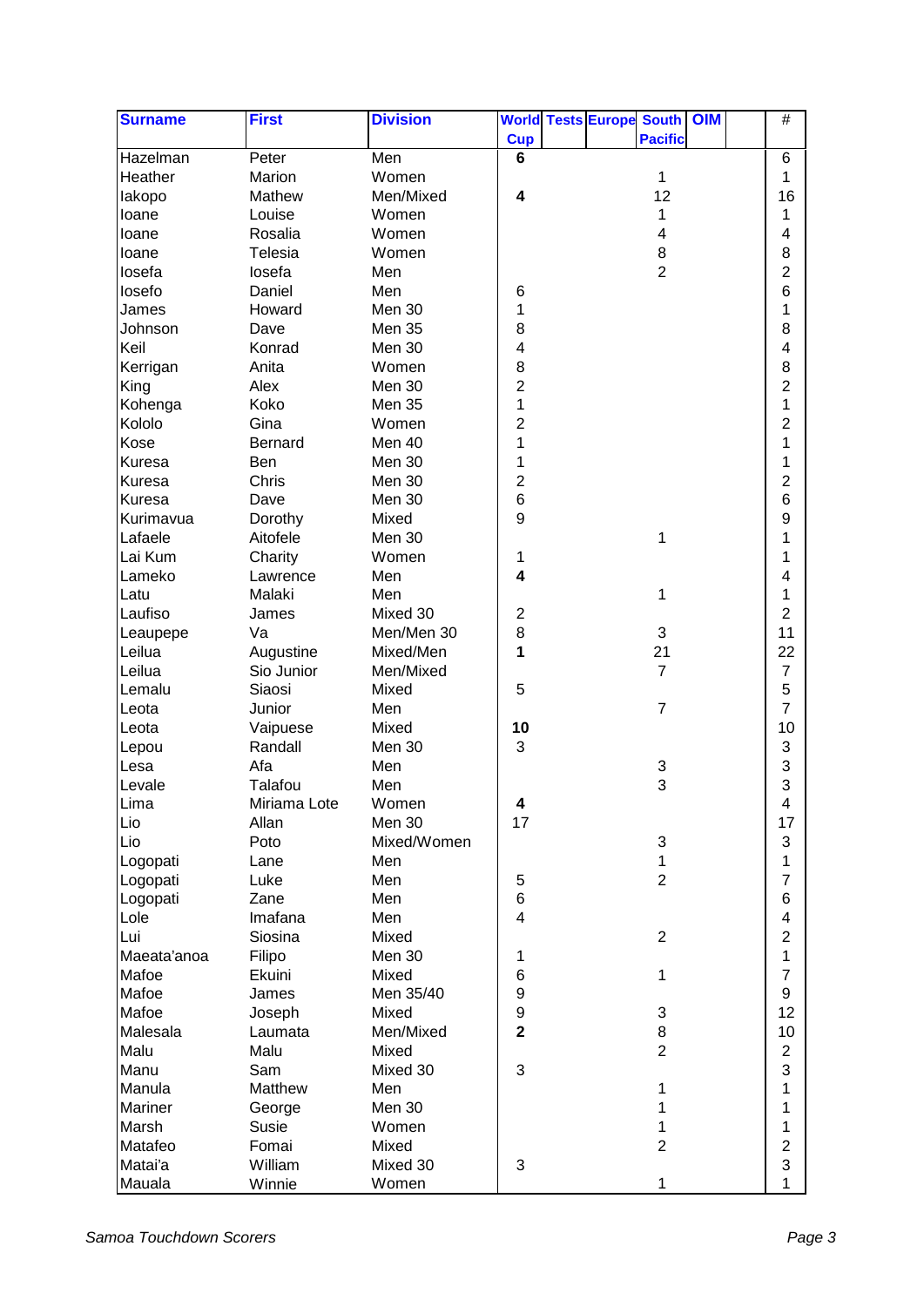| <b>Surname</b>             | <b>First</b>  | <b>Division</b> |                         |  | <b>World Tests Europe South OIM</b> |  | $\#$           |  |
|----------------------------|---------------|-----------------|-------------------------|--|-------------------------------------|--|----------------|--|
|                            |               |                 | <b>Cup</b>              |  | <b>Pacific</b>                      |  |                |  |
| <b>McCamish</b>            | Max           | Mixed 30        | 1                       |  |                                     |  | 1              |  |
| Meleisea                   | Anna          | Women           | 4                       |  |                                     |  | 4              |  |
| Meleisea                   | Lorna         | Women           |                         |  | 1                                   |  | 1              |  |
| Melville                   | Kevin         | Men 30          | 3                       |  |                                     |  | 3              |  |
| Meredith                   | Arnold        | Men             | 3                       |  | 1                                   |  | 4              |  |
| Metai                      | Rita          | Women           |                         |  | 1                                   |  | 1              |  |
| Mika                       | Loleisio      | Men 35/Mix30    | 3                       |  |                                     |  | 3              |  |
| Mikaele                    | Alex          | Men             | 3                       |  |                                     |  | 3              |  |
| Mila                       | Harry         | Men             |                         |  | 4                                   |  | 4              |  |
| <b>Misili</b>              | Seifono       | Women/Mixed     | 3                       |  | $\overline{7}$                      |  | 10             |  |
| Muagututi'a                | Christopher   | Men 30          | 1                       |  |                                     |  | 1              |  |
| Muaiava                    | Frank         | Mixed           | 4                       |  |                                     |  | 4              |  |
| Muaiava                    | Ina           | Mixed           | 6                       |  |                                     |  | 6              |  |
| Muliaga                    | Geoff         | Men             | 7                       |  |                                     |  | 7              |  |
| Mulipola                   | Frank         | Mixed           | 3                       |  | $\overline{2}$                      |  | 5              |  |
| Mulipola                   | John          | Mixed/Mixed 30  | 6                       |  |                                     |  | 6              |  |
| Nacewa                     | Dorethy       | Mixed           |                         |  | 3                                   |  | 3              |  |
| Naoupu                     | Toso          | Mixed           | $\overline{7}$          |  | 3                                   |  | 10             |  |
| Naseri                     | Margaret      | Women           |                         |  | $\overline{2}$                      |  | $\overline{2}$ |  |
| Naseri                     | Setu          | Men             | 4                       |  | 4                                   |  | 8              |  |
| Neru                       | Sapati        | Mixed 30        | $\overline{\mathbf{4}}$ |  |                                     |  | 4              |  |
| Ngapuka                    | Ngapuka       | Men             | 7                       |  |                                     |  | 7              |  |
| Nomani                     | Mina          | Mixed           | 1                       |  |                                     |  | 1              |  |
| Nomani                     | <b>Nico</b>   | Men/Men 30      | 6                       |  |                                     |  | 6              |  |
| Numauga                    | Teio          | Men 35          | $\overline{c}$          |  |                                     |  | $\overline{c}$ |  |
| O'Neill                    | Gary          | Men 40          | 1                       |  |                                     |  | 1              |  |
| Palupe                     | Alec          | Mixed           | 3                       |  |                                     |  | 3              |  |
| Papalii                    | Michael       | Mixed           |                         |  | 3                                   |  | 3              |  |
| Parris                     | David         | Men             | 7                       |  |                                     |  | 7              |  |
| Pati                       | <b>Brenda</b> | Women           | 6                       |  | $\overline{2}$                      |  | 8              |  |
| Patrick                    | Tai           | Men 35          | 1                       |  |                                     |  | 1              |  |
| Patterson                  | James         | Men 35          | 3                       |  |                                     |  | 3              |  |
| Paul                       | Philip        | Men 30          | 1                       |  |                                     |  | 1              |  |
| Penn                       | Henry         | Mixed           |                         |  | 4                                   |  | 4              |  |
| Pereira                    | Ake           | Women           |                         |  | 1                                   |  | 1              |  |
| Pereira                    | Lionel        | Men 30          | 4                       |  |                                     |  | 4              |  |
| Peresetene                 | Lipine Petaia | Men/Mixed       | 1                       |  | 5                                   |  | 6              |  |
| Peters                     | Clint         | Mixed           |                         |  | 1                                   |  | 1              |  |
| Peters                     | Douglas       | Men             |                         |  | $\ensuremath{\mathsf{3}}$           |  | 3              |  |
| Peters                     | Lui           | Men 30          |                         |  | 3                                   |  | 3              |  |
| Peterson                   | Eddie         | Men 40          | 1                       |  |                                     |  | 1              |  |
| Peterson                   | John          | Men 35          | $\overline{c}$          |  |                                     |  | $\overline{c}$ |  |
| Peterson                   | Kent          | Men             | 7                       |  |                                     |  | $\overline{7}$ |  |
| Peyroux                    | Roas          | Women           | 1                       |  |                                     |  | 1              |  |
| Poching                    | Raymon        | Men 30          | 1                       |  |                                     |  | 1              |  |
| Pogi                       | Felicity      | Women           | $6\phantom{1}$          |  |                                     |  | 6              |  |
| Pogi                       | Ollie         | Mixed           |                         |  | 4                                   |  | 4              |  |
| Pogi                       | Raymond       | Mixed           |                         |  | 1                                   |  | 1              |  |
| Pouono                     | Kamana        | Women           |                         |  | $\overline{2}$                      |  | $\overline{c}$ |  |
| Puleaga-leali'ifano George |               | Men 30          | 6                       |  |                                     |  | 6              |  |
| Purcell                    | Micahel       | Men 35          | $\overline{c}$          |  |                                     |  | $\overline{c}$ |  |
| Purcell                    | Renee         | Women           | 5                       |  |                                     |  | 5              |  |
| Rasmussen                  | Michael       | Mixed           | 4                       |  |                                     |  | 4              |  |
| Redman                     | Rachael       | Women           | $\overline{7}$          |  |                                     |  | $\overline{7}$ |  |
| Reupena                    | Ahki          | Men/Mixed       |                         |  | 10                                  |  | 10             |  |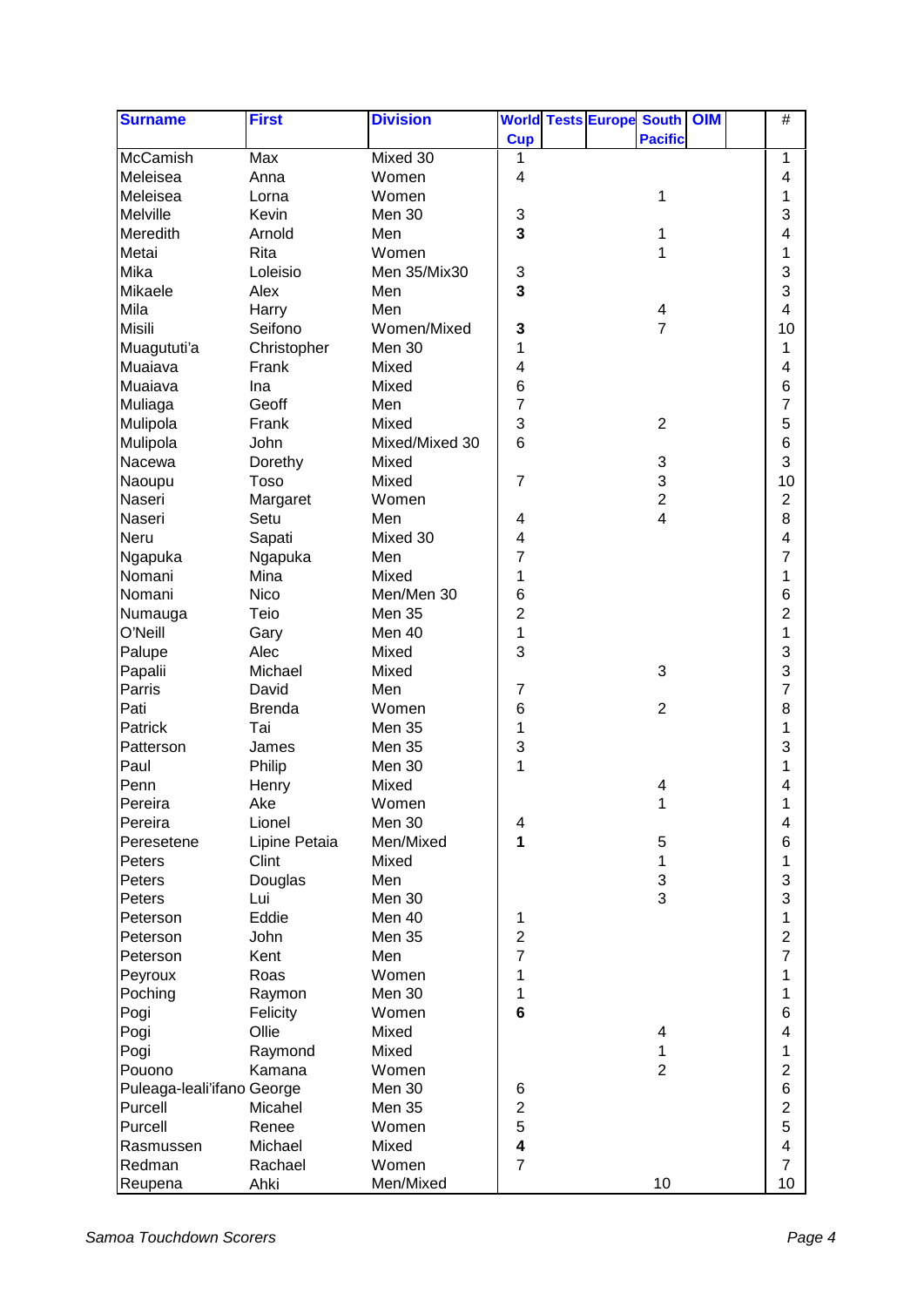| <b>Surname</b> | <b>First</b>           | <b>Division</b> |                 | <b>World Tests Europe South OIM</b> |                         |  | $\#$                    |
|----------------|------------------------|-----------------|-----------------|-------------------------------------|-------------------------|--|-------------------------|
|                |                        |                 | <b>Cup</b>      |                                     | <b>Pacific</b>          |  |                         |
| Reupena        | Sabrina                | Women           | $\mathbf{2}$    |                                     |                         |  | $\overline{2}$          |
| Rihari         | Donavon                | Mixed           | $6\phantom{1}6$ |                                     |                         |  | 6                       |
| Roache         | Barbara                | Women           | 1               |                                     |                         |  | 1                       |
| Roma           | Ameperosa              | Men             |                 |                                     | 12                      |  | 12                      |
| Roma           | Diana                  | Women           |                 |                                     | 1                       |  | 1                       |
| Ryan           | Elijah                 | Men/Mixed       |                 |                                     | 5                       |  | 5                       |
| Saaga          | Trevor                 | Men 30          |                 |                                     | 1                       |  | 1                       |
| Sala           | Margaret               | Mixed           |                 |                                     | 1                       |  | 1                       |
| Sale           | Alex                   | Men 30          | 8               |                                     |                         |  | 8                       |
| Sale           | Fasitua                | Men 30          | 5               |                                     |                         |  | 5                       |
| Salele'a       | Raphael                | Mixed           | 4               |                                     |                         |  | 4                       |
| Samuelu        | Tasmania               | Mixed/Women     |                 |                                     | 15                      |  | 15                      |
| Sang Yum       | Tony                   | Men 30          | 6               |                                     |                         |  | 6                       |
| Sangyum        | Micahel                | Men             | 5               |                                     |                         |  | 5                       |
|                | Fiona                  | Women/Mixed     |                 |                                     |                         |  | 3                       |
| Sapatu         |                        | Women           |                 |                                     | 3<br>1                  |  | 1                       |
| Sapatu         | Ipuniuesea             |                 |                 |                                     |                         |  |                         |
| Sauni          | Pale                   | Men 35/40/30    | 8               |                                     |                         |  | 8                       |
| Schuster       | Anna Maria             | Women           | 1               |                                     |                         |  | 1                       |
| Schuster       | Robert                 | Mixed 30        | 1               |                                     |                         |  | 1                       |
| Setu           | Mary                   | Mixed           | 2               |                                     |                         |  | 2                       |
| Setu           | Serena                 | Women           |                 |                                     | 1                       |  | 1                       |
| Seufale        | Michael                | Men 40          | 1               |                                     |                         |  | 1                       |
| Sialapae       | Margaret Faapito Mixed |                 | 3               |                                     |                         |  | 3                       |
| Siaosi         | John                   | Men 35          | 5               |                                     |                         |  | 5                       |
| Sileli-Oburn   | Christina              | Women           | 1               |                                     |                         |  | 1                       |
| Sio            | Felicity               | Women           |                 |                                     | 1                       |  | 1                       |
| Siulepa        | Nikki                  | Mixed           | 6               |                                     | 1                       |  | 7                       |
| Solofa         | Faletaulupe            | Women           |                 |                                     | 1                       |  | 1                       |
| Solomona       | Denny                  | Men             | 9               |                                     |                         |  | 9                       |
| Solomona       | Fritz                  | Men             | 6               |                                     |                         |  | 6                       |
| Solomona       | Katerina               | Women           | 2               |                                     | $\overline{2}$          |  | 4                       |
| <b>Stowers</b> | Anna                   | Mixed 30        | $\overline{c}$  |                                     |                         |  | 2                       |
| <b>Stowers</b> | Kynan                  | Mixed           | 4               |                                     |                         |  | 4                       |
| Tai            | David                  | Men             | 4               |                                     |                         |  | 4                       |
| Tallon         | Stanley                | Men 30          | 3               |                                     |                         |  | Q.<br>پ                 |
| Tallon         | Vernon                 | Men 30          | 1               |                                     |                         |  | 1                       |
| Tapusoa        | Mark                   | Men/Men 30      |                 |                                     | 4                       |  | 4                       |
| Tapusoa        | Mathew                 | Men 30          |                 |                                     | $\overline{\mathbf{c}}$ |  | $\overline{c}$          |
| Tapusoa        | Sosefina               | Women           |                 |                                     | 3                       |  | 3                       |
| Tasilimu       | Anesi                  | Men             |                 |                                     | 13                      |  | 13                      |
| Tauti          | Mark                   | Mixed 30        | 3               |                                     |                         |  | 3                       |
| Tautua         | losefa                 | Mixed 30        | $\overline{2}$  |                                     |                         |  | $\overline{2}$          |
| Tavae          | Sose                   | Women/Mixed     |                 |                                     | $\overline{2}$          |  | $\overline{2}$          |
| Te Hira        | Phillipa               | Women           | 8               |                                     |                         |  | 8                       |
| Teika          | Mahuta                 | Men             | 15              |                                     | 1                       |  | 16                      |
| Teo            | Ete                    | Mixed           |                 |                                     | 1                       |  | 1                       |
| Tevita         | Faigame                | Men/Mixed       | $\overline{7}$  |                                     | 4                       |  | 11                      |
| Tevita         | Paigame                | Men             |                 |                                     | $\overline{4}$          |  | $\overline{\mathbf{4}}$ |
| Time           | Fualosa                | Women           | $\mathbf 2$     |                                     |                         |  | $\overline{c}$          |
|                |                        |                 | $\overline{7}$  |                                     |                         |  | $\overline{7}$          |
| Toailoa        | Tila                   | Men             |                 |                                     |                         |  |                         |
| Togiatomai     | Eteuati                | Mixed           | 9               |                                     |                         |  | 9                       |
| Tolovaa        | Samoaautasi            | Men             | $\mathbf 2$     |                                     |                         |  | $\overline{2}$          |
| Tomai          | Jason                  | Men 30          | 8               |                                     |                         |  | 8                       |
| Tomai          | Shane                  | Men             | $\overline{2}$  |                                     |                         |  | $\overline{c}$          |
| Tonu'u         | Ofisa                  | Men 30          | $\overline{2}$  |                                     |                         |  | $\overline{2}$          |